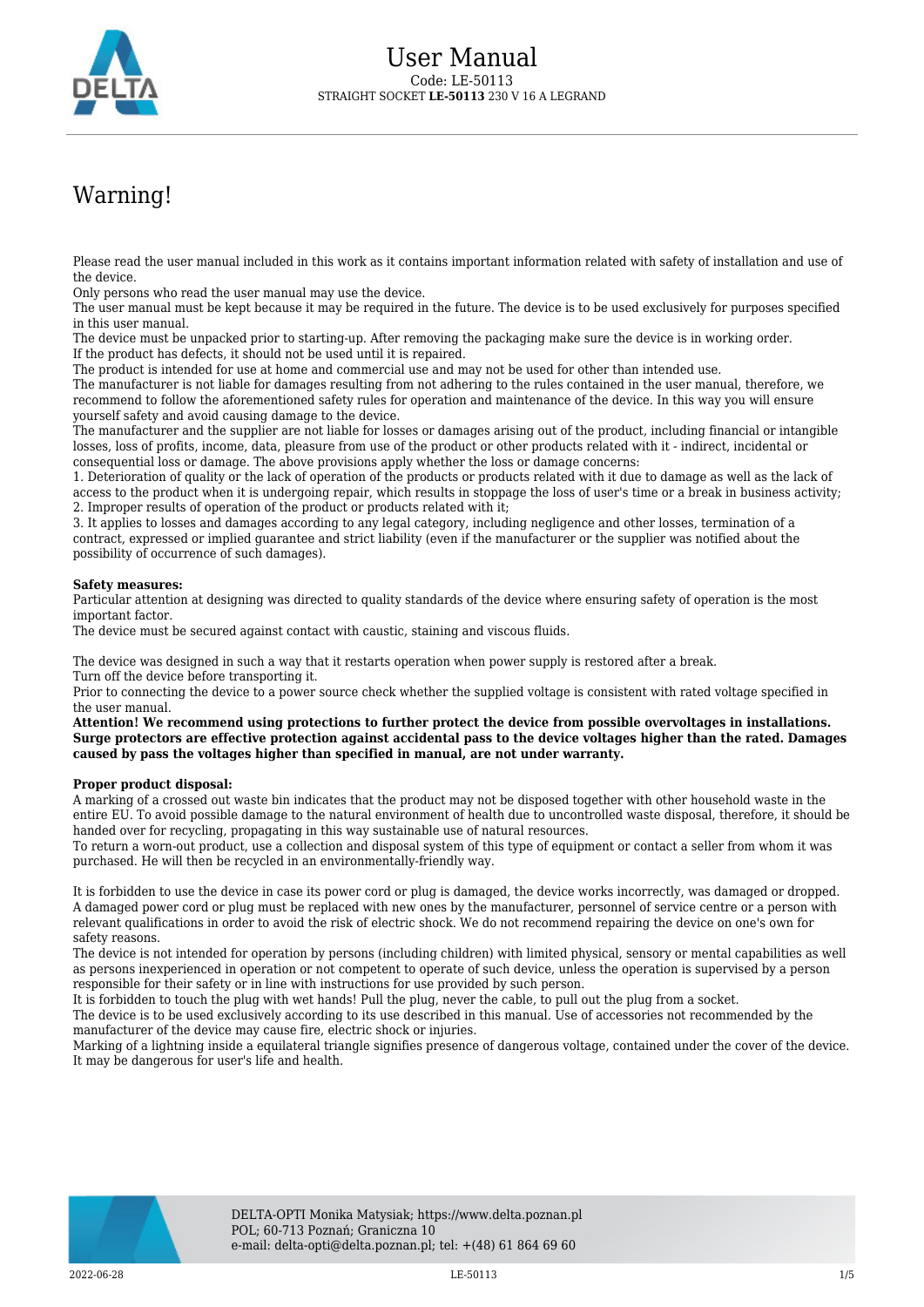



Rubber socket outlet with increased water-tightness and strength. The socket is equipped with a diode indicator, signaling the presence of voltage. Automatic terminals enable quick cable connection. Robust gland-type cable grip ensures weatherproofing and tightening without tools. Ergonomic grip makes it easy to remove the plug from the socket.

The LE-50113 rubber straight socket outlet is dedicated to work with the LEGRAND rubber plugs. These pairing devices ensure maintenance of the IP44 tightness class and the IK08 degree of the mechanical strength.

| Rated voltage:         | 230 V / 50 Hz                |
|------------------------|------------------------------|
| Maximal current load:  | 16 A                         |
| Grounding:             | ✓                            |
| Electrical cable:      | max. 3 x 2.5 mm <sup>2</sup> |
| Cable terminals:       | automatic spring terminals   |
| Socket type:           | <b>CEE 7/5</b>               |
| Main features:         | Diode voltage indicator      |
| "Index of Protection": | <b>IP44</b>                  |
| IK rating:             | IK08                         |
| Color:                 | Black                        |
| Weight:                | $0.068$ kg                   |
| Dimensions:            | Ø 45 x 117 mm                |
| Manufacturer / Brand:  | LEGRAND                      |
| Guarantee:             | 2 years                      |

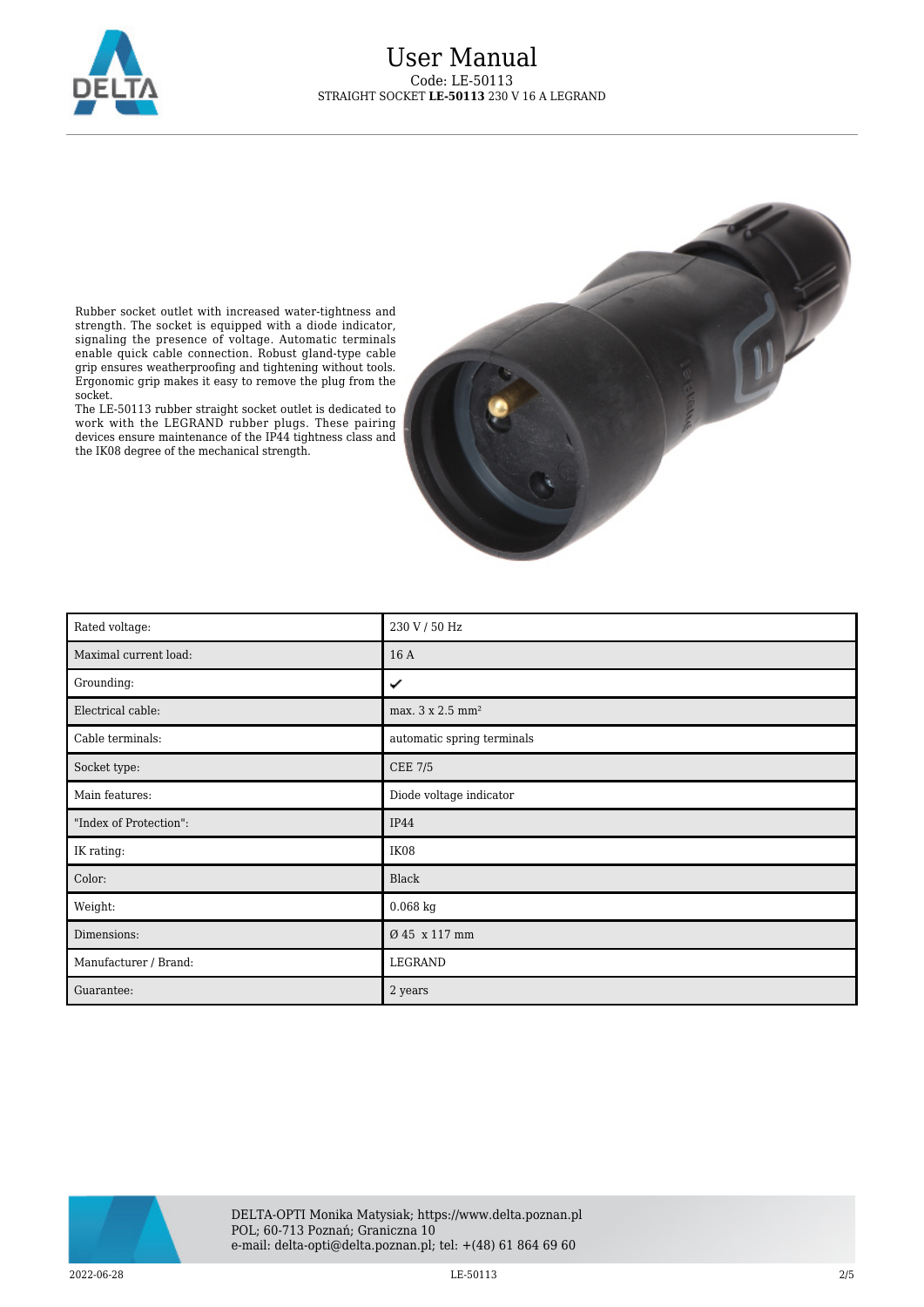



Side view:



Internal view:



Connectors:



DELTA-OPTI Monika Matysiak; https://www.delta.poznan.pl POL; 60-713 Poznań; Graniczna 10 e-mail: delta-opti@delta.poznan.pl; tel: +(48) 61 864 69 60

 $\rm LE$ -50113  $\rm LE$ -50113  $\rm LE$ -50113  $\rm LE$ -50113  $\rm LE$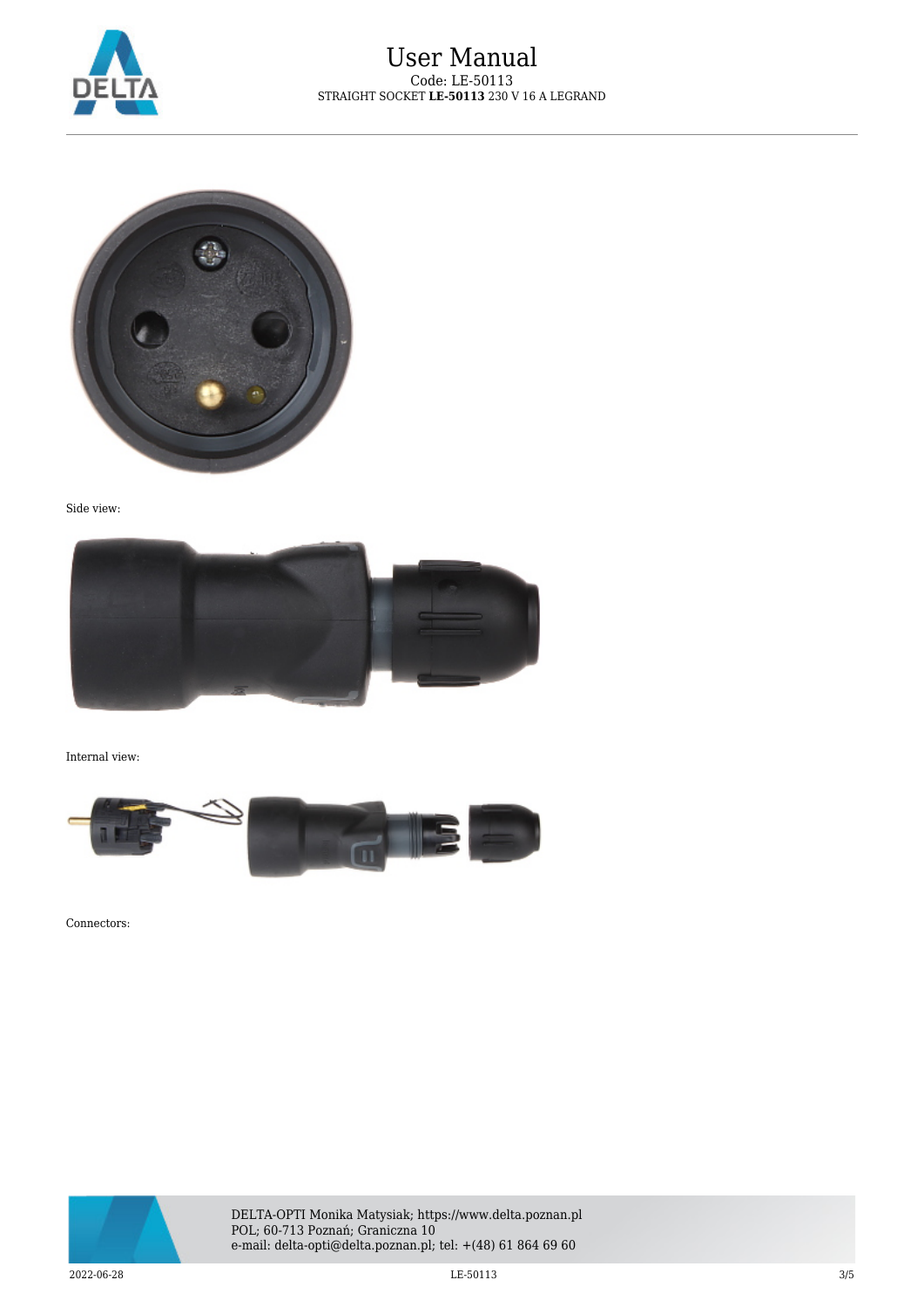



Cable mounting side view: